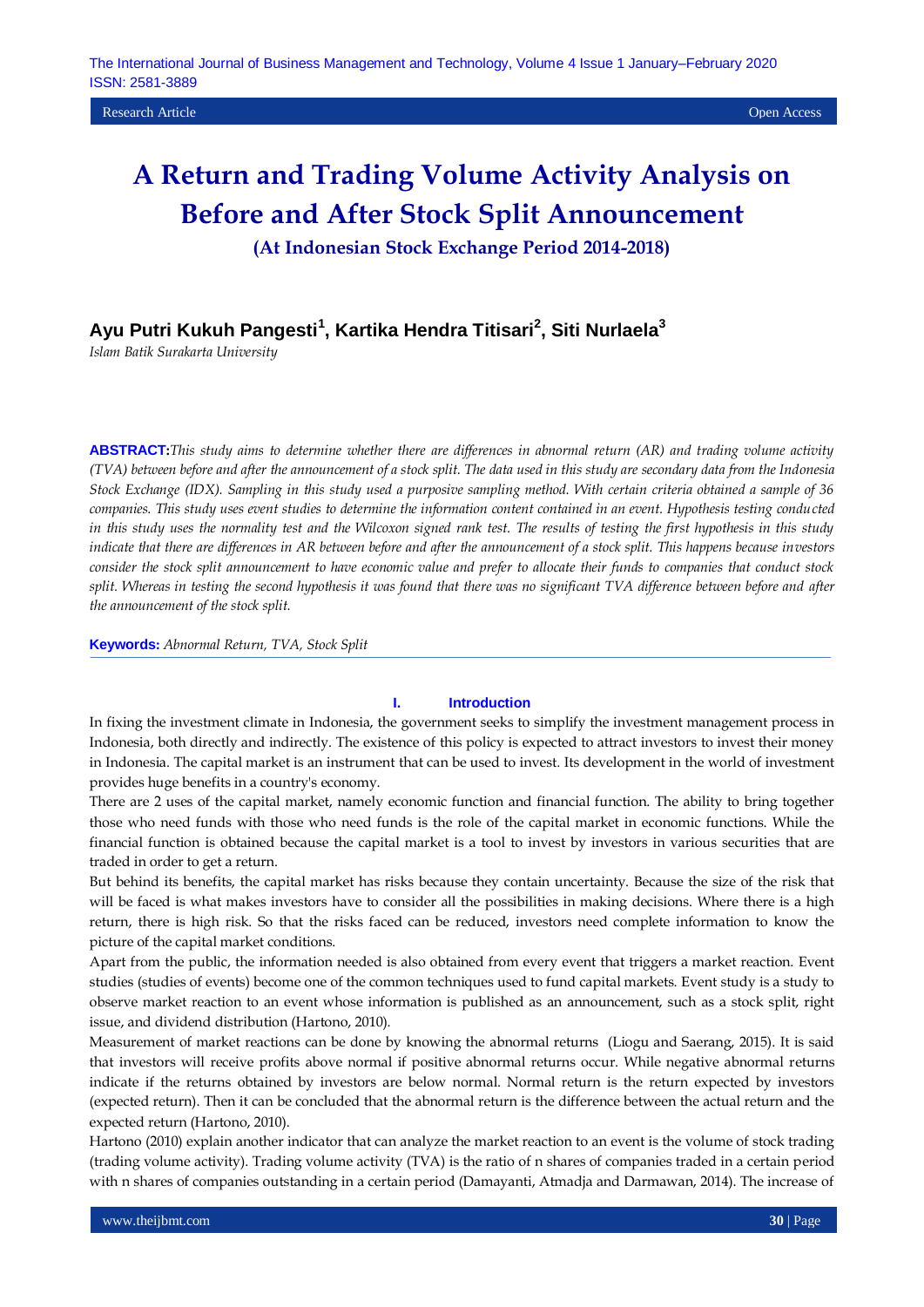trading volume activity (TVA) indicates that there has been an increase in liquidity on these shares. Conversely, if trading volume activity (TVA) decrease it can be interpreted as a decrease in liquidity in a stock.

The activity to increase the number of shares outstanding by a publicly traded company is called a stock split. The purpose of a stock split is to make retail investors interested in buying shares of an issuer because the price is relatively cheap because it has been broken down. That way the price of an issuer can be maintained so that the stock liquidity is not optimal. Stock liquidity is the sooner or later an issuer's shares are traded on the stock exchange. If the shares sell out quickly, it can be said that the shares are liquid. So it can be concluded that the stock split event can be important information for investors in making decisions in the capital market.

Research conducted by Aduda & Caroline (2010), Tak Yan, Rui, & Wang (2005) found that there were significant changes from abnormal return and trading volume activity (TVA) between before and after the stock split announcement. Unlike the results found by Alexander & Kadafi (2018), Lasmanah & Bagja (2014) which states that there is no significant change from abnormal return and trading volume activity (TVA) between before and after the stock split announcement. Basing on previous research that provides mixed empirical evidence, researchers re-examine whether the announcement of a stock split will cause differences in abnormal return and trading volume activity (TVA) between before and after the announcement of a stock split.

## **II. LITERATURE**

#### **Investment**

Investment is a form of delay in consumption in the present to get consumption in the future which contains a risk in the form of uncertainty so there must be compensation for the delay (Martalena and Malinda, 2011). Investment aims to increase the return (return) and welfare of investors. Investment can be divided into two (Halim, 2005):

1. Financial Assets, including investments in financial assets made on the money market, and investments in financial assets made on the capital market.

2. Real Assets, investment in productive assets such as the establishment of factories, opening of mines, plantations and so on.

#### **Stock Market**

The capital market is a market of various long-term financial instruments that can be traded in the form of debt, equity (shares) derivative instruments, or other instruments (Darmadji and Fakhruddin, 2012). The capital market becomes a means of funding for companies and other institutions (for example the government) and a means of investing activities. As an economic function, the capital market plays a role in providing a forum to bring together excess funds (investors) with those who need funds (issuer). Parties with excess funds can allocate a number of funds in the capital market in the hope that they will be able to get a return, while those who lack funds can use the funds for the sake of company expansion and can operate on a larger scale. Meanwhile, in terms of financial functions, the capital market is able to provide the possibility for fund owners to obtain returns according to the character and investment risk chosen.

## **Stock**

According to Fahmi (2017) a share is a proof of ownership of capital or funds in a company that is clearly stated in nominal value, company name and is accompanied by clear rights and obligations to each holder. In addition to showing ownership of a company, each share can represent a voice about all matters in the management of the company and can be used in annual shareholders' meetings as well as in the distribution of company profits.

#### **Event Study**

Event study according to Hartono (2010) is a study that studies the market reaction to an event whose information is published as an announcement. Event studies can be used to test information content (information content) of an announcement and can also be used to test market efficiency. Testing the information content is intended to see the reaction of an announcement. If the announcement contains information (information content), it is expected that the market will react when the announcement is received by the market.

## **Stock Returns**

Return is the level of profit that investors receive from the investment they make. Return is an attraction that makes investors dare to invest their funds and is willing to bear all the risks that will occur. The relationship between return and investment risk is positive. If the greater the investment risk, the greater the return that will be obtained, and vice versa.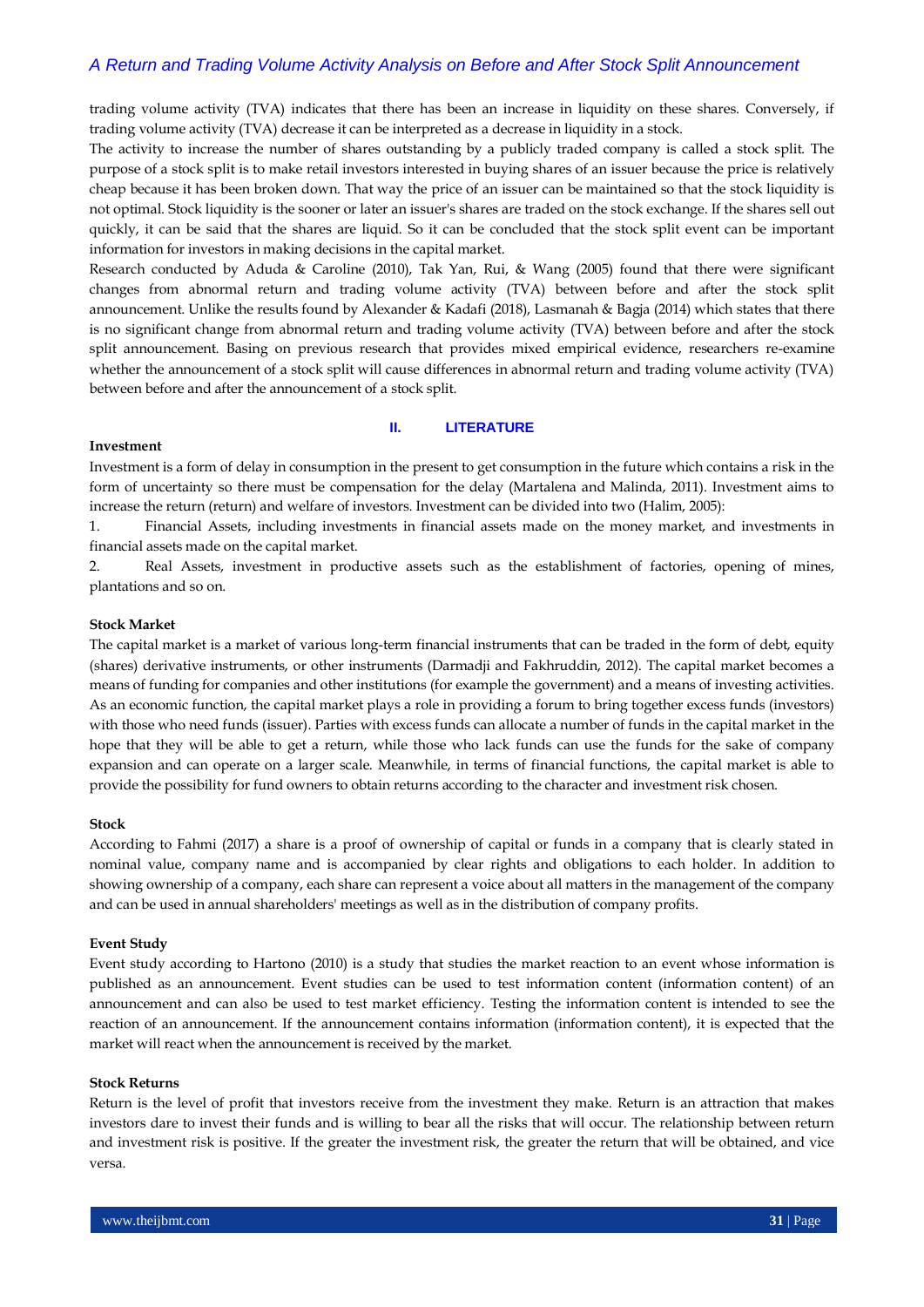## **1. Return Realization (Ri)**

Represents a return that has been calculated based on historical data and can be used as a measure of the performance of the company, and as a basis for determining future expectations and risks.

$$
R_{i,t} = \frac{P_{i,t} - P_{i,t-1}}{P_{i,t-1}}
$$
 (Hartono, 2010)

Note:

R<sub>it</sub>: daily stock return of securities i in period t

P<sub>it</sub>: daily stock price of a security in period t

P<sub>i,t-1</sub> : daily stock price of a security in period t-1

# **2. Expected Return (E[Ri])**

Expected return is the return expected by investors to be obtained in the future where it has not occurred. Expected returns can be estimated with market index returns at that time.

E[Ri,t] = RM i,t (Brown & Warner, 1985)

Note:

| $E[R_{i,t}]$ | expected return of the 1st security in the t event period  |
|--------------|------------------------------------------------------------|
| $RM_{i.t}$   | market return of the i-securities in the t-th event period |

## **3. Market Return (Rm)**

Market return is a return where the return is based on the development of the stock price index. JCI (Composite Stock Price Index) is an index that shows the movement of company stock prices listed on the stock exchange in general.

RM i,t= 
$$
\frac{JCI_{i,t} - JCI_{i,t-1}}{JCI_{i,t-1}}
$$
 (Hartono, 2010)

## **Abnormal Return**

Abnormal return is the difference between the actual return that occurs with the expected return.

 $ARi,t = Ri,t - E[Ri,t]$  (Hartono, 2010)

Note:

 $AR_{i,t}$ : abnormal return of the i-th in the period of the t-event  $R_{i,t}$  : the actual return that occurs for the *i*-securities in the t-event period E[Ri**,**t] :expected return of the i-securities in the t-event period

#### **Trading Volume Activity**

Trading volume acivity (TVA) of a stock is the number of trading transactions for a particular stock at a certain time. Increased trading volume activity is a form of increased buying and selling activities that occur on the trading floor. The higher the amount of supply and demand for a stock, the greater the effect on fluctuations in the share price on the stock exchange floor.

TVA=
$$
\frac{n, i \text{ shares trade on t}}{n, i \text{ shares circulate on t}} \quad \text{(Hartono, 2010)}
$$

#### **Stock Split**

According to Hartono (2010) stock split is breaking up shares into n shares, where the price per share after the stock split is 1 / n from the previous price. In general, stock split aims to control stock prices. Thus, shares are more easily owned by small investors as well as an increase in liquidity of company shares in the capital market.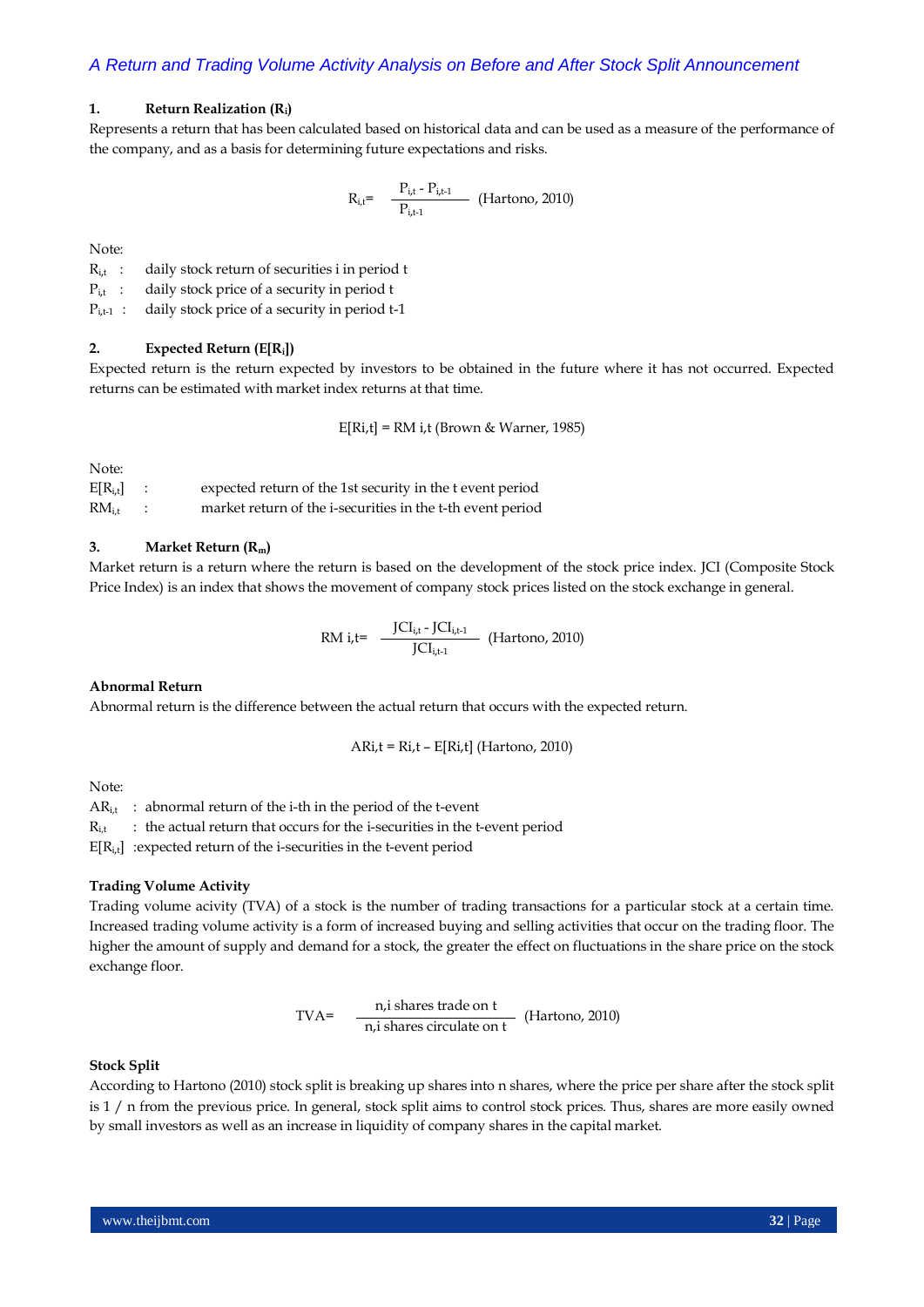## **III. METHOD**

This type of research uses quantitative research with event studies. The event that will be analyzed is the announcement of a stock split (stock split) made by issuers on the Indonesia Stock Exchange (IDX) during the period 2014-2018 a number of 61 companies. This sampling uses certain criteria (purposive sampling) and 36 samples are obtained as the object of observation. The type of data used in this study is secondary data with documentation techniques, by tracing the historical data of PT. Indonesian Capital Market Electronic Library and IDX official website. There are 3 data analysis techniques used in this study, namely descriptive statistical analysis, normality test, and Wilcoxon signed rank test.

# **IV. RESULT AND DISCUSSION**

# **Descriptive Statistics**

|  | Tabel 1. Data on the Seven Days before and Seven Days after Stock Split |
|--|-------------------------------------------------------------------------|
|  |                                                                         |

| <b>TVA</b><br><b>Observation</b><br><b>AR Average</b><br>Period<br>Average<br>$T+7$<br>$-0,002188$<br>0,002742<br>$T+6$<br>0,001718<br>0,016368<br>$T+5$<br>0,001305<br>$-0.007000$<br>0,001476<br>$T+4$<br>$-0,006219$<br>$T+3$<br>0,001607<br>0,013139<br>$T+2$<br>$-0,004629$<br>0,001150<br>$T+1$<br>0,006278<br>0,001240<br>T<br>0,001654<br>0,032189<br>$T-1$<br>0,001522<br>0,013514<br>$T-2$<br>0,011253<br>0,001638<br>$T-3$<br>0,001283<br>0,024365<br>$T-4$<br>0,004047<br>0,001510<br>$T-5$<br>0,001166<br>0,002976<br>$T-6$<br>0,008769<br>0,001346<br>T-7<br>$-0,000111$<br>0,000705 |  |  |
|----------------------------------------------------------------------------------------------------------------------------------------------------------------------------------------------------------------------------------------------------------------------------------------------------------------------------------------------------------------------------------------------------------------------------------------------------------------------------------------------------------------------------------------------------------------------------------------------------|--|--|
|                                                                                                                                                                                                                                                                                                                                                                                                                                                                                                                                                                                                    |  |  |
|                                                                                                                                                                                                                                                                                                                                                                                                                                                                                                                                                                                                    |  |  |
|                                                                                                                                                                                                                                                                                                                                                                                                                                                                                                                                                                                                    |  |  |
|                                                                                                                                                                                                                                                                                                                                                                                                                                                                                                                                                                                                    |  |  |
|                                                                                                                                                                                                                                                                                                                                                                                                                                                                                                                                                                                                    |  |  |
|                                                                                                                                                                                                                                                                                                                                                                                                                                                                                                                                                                                                    |  |  |
|                                                                                                                                                                                                                                                                                                                                                                                                                                                                                                                                                                                                    |  |  |
|                                                                                                                                                                                                                                                                                                                                                                                                                                                                                                                                                                                                    |  |  |
|                                                                                                                                                                                                                                                                                                                                                                                                                                                                                                                                                                                                    |  |  |
|                                                                                                                                                                                                                                                                                                                                                                                                                                                                                                                                                                                                    |  |  |
|                                                                                                                                                                                                                                                                                                                                                                                                                                                                                                                                                                                                    |  |  |
|                                                                                                                                                                                                                                                                                                                                                                                                                                                                                                                                                                                                    |  |  |
|                                                                                                                                                                                                                                                                                                                                                                                                                                                                                                                                                                                                    |  |  |
|                                                                                                                                                                                                                                                                                                                                                                                                                                                                                                                                                                                                    |  |  |
|                                                                                                                                                                                                                                                                                                                                                                                                                                                                                                                                                                                                    |  |  |
|                                                                                                                                                                                                                                                                                                                                                                                                                                                                                                                                                                                                    |  |  |

# 1. Abnormal Return Average

In table 1 shows the average abnormal return of 36 companies studied during the 15 day observation period. Can be seen in the period T-6 to T-1 the average abnormal return is still in a positive position where the actual return obtained is still higher than the expected return. At the date of the stock split announcement, the abnormal return is at the highest level. This situation indicates that the announcement of a stock split brings good news (good news). However, after the announcement of the stock split, the abnormal return tends to decrease until the  $T + 2$  period, the average abnormal return is in a negative position. This happens to the whole company because in this period there is a decline in stock prices which causes the actual return to be smaller than the expected return. This condition begins to return positive at T  $+ 3$ , but again experiences a negative position at T + 4 and T + 5. Until the T + 7 period, the abnormal return returns to the negative position.

# 2. Trading Volume Activity Average

Table 1 shows the average trading volume activity (TVA) during the observation period. The value of trading volume activty (TVA) is always less than one because it is the ratio of the number of shares traded in a given period divided by the number of shares outstanding in that period. Its value is very small considering the number of shares traded is not as much as the number of shares outstanding.

From the table above it can be seen that there was a fluctuation in the average trading volume activity (TVA) of the entire sample company. It can be seen that trading volume activity (TVA) tends to increase since the T-7 period to reach its highest average at T+7.

#### **Normality Test**

Hypothesis testing in this study is done by using a different test for related samples (Paired Samples T-Test) if the data is normally distributed, or using a marked rank test (Wilcoxon Signed Rank Test) if the data is not normally distributed (Alexander and Kadafi, 2018). To find out whether the data from the average abnormal return and the average trading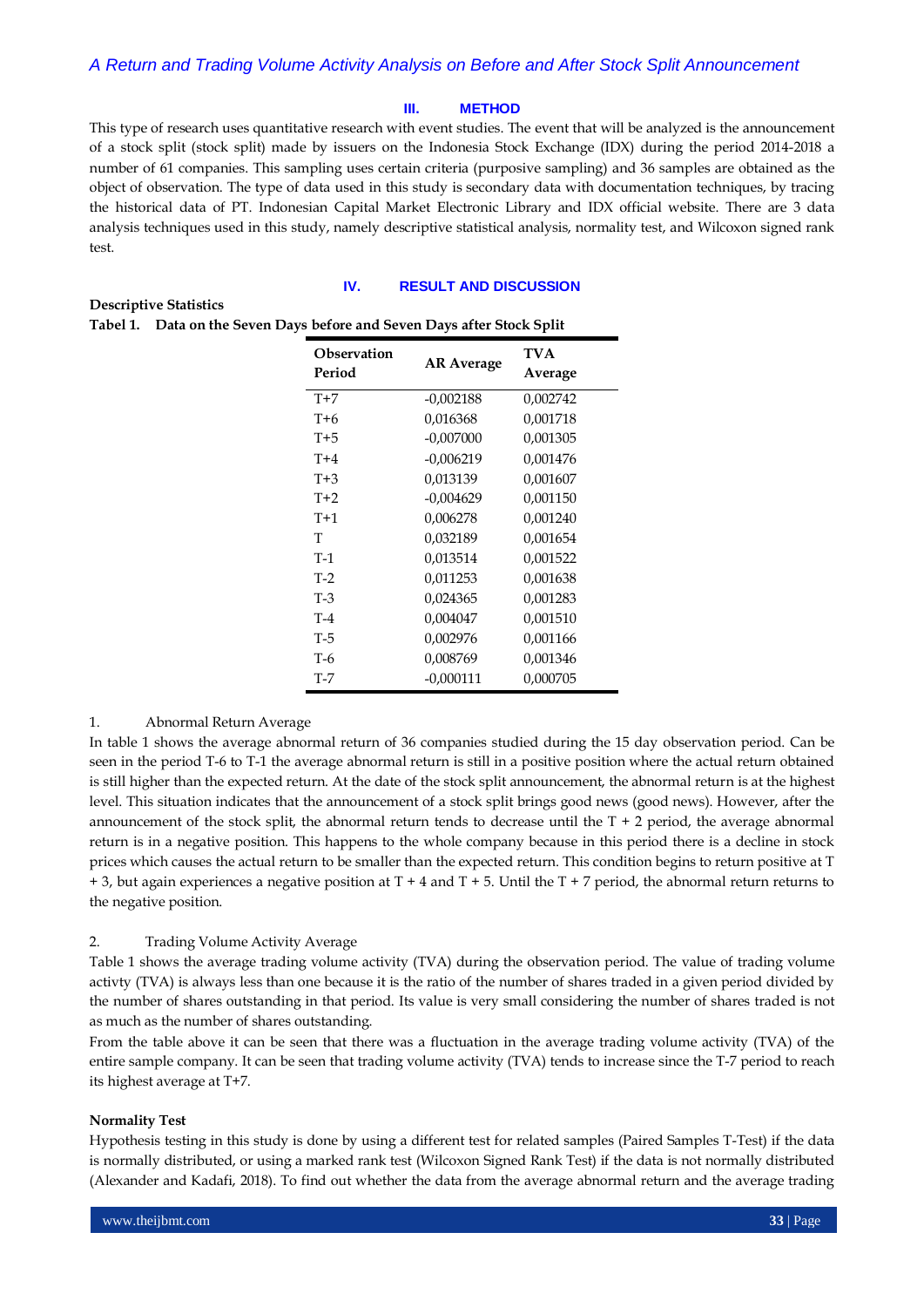volume activity before and after the announcement of the stock split has been normally distributed, a normality test can be done with the Kolmogorov-Smirnov One-Sample Test Tool.

In table 2 we can see the level of significance of the average abnormal return before 0.000 and the average abnormal return after 0.001 which is below the significance probability limit (0.05). So it can be concluded that the average abnormal return before and after is not normally distributed.

# **Tabel 2. Data Normality Test Results with One Samples Kolmogorov Smirnov AAR Test Before and After Stock Split**

|                      | n  | Sig.  | Conclusion  |
|----------------------|----|-------|-------------|
| AAR<br><b>Before</b> | 36 | 0,000 | Ho rejected |
| AAR<br>After         | 36 | 0,001 | Ho rejected |

**Tabel 3. Data Normality Test Results with One Samples Kolmogorov Smirnov ATVA Test Before and After Stock Split**

|                              | n  | Sig.  | Conclusion  |
|------------------------------|----|-------|-------------|
| <b>ATVA</b><br><b>Before</b> | 36 | 0,000 | Ho rejected |
| <b>ATVA</b><br>After         | 36 | 0,000 | Ho rejected |

The results of the average normality of trading volume activity (TVA) can be seen in table 3. The average trading volume activity (TVA) of shares before and after the date of the announcement of a stock split which shows that the two data are not normally distributed. Both of them are 0,000 which is below 0.05.

From the results of normality test data above, both show that the average Abnormal Return (AAR) data and the average Trading Volume Activity (ATVA) before and after the date of the stock split are not normally distributed. So that the next hypothesis testing using the ranking test marked (Wilcoxon signed rank test).

|                                                         | Za       | <b>Ztable</b> | Sig.  | Conclusion  |
|---------------------------------------------------------|----------|---------------|-------|-------------|
| AAR<br>After<br>AAR                                     | $-2,152$ | 1.96          | 0,031 | Ho rejected |
| Before<br><b>ATVA</b><br>After<br><b>ATVA</b><br>Before | $-1,021$ | 1,96          | 0,307 | Ho accepted |

**Tabel 4. Wilcoxon Signed Rank Test Results on AAR and ATVA Shares before and After Stock Split Announcements**

# **H1 : there is a difference between the average abnormal return between before and the average abnormal return after the stock split period**

From the Wilcoxon test results obtained z count of -2,152 or 2,152 with a p value of 0,031. With a significance level of α of 0.05, the p-value (0.031) < α (0.05) and z table (1.96) < z arithmetic (2.152) so that Ho is rejected and Ha is accepted. It can be concluded that there are differences in abnormal returns between before and after the announcement of a stock split..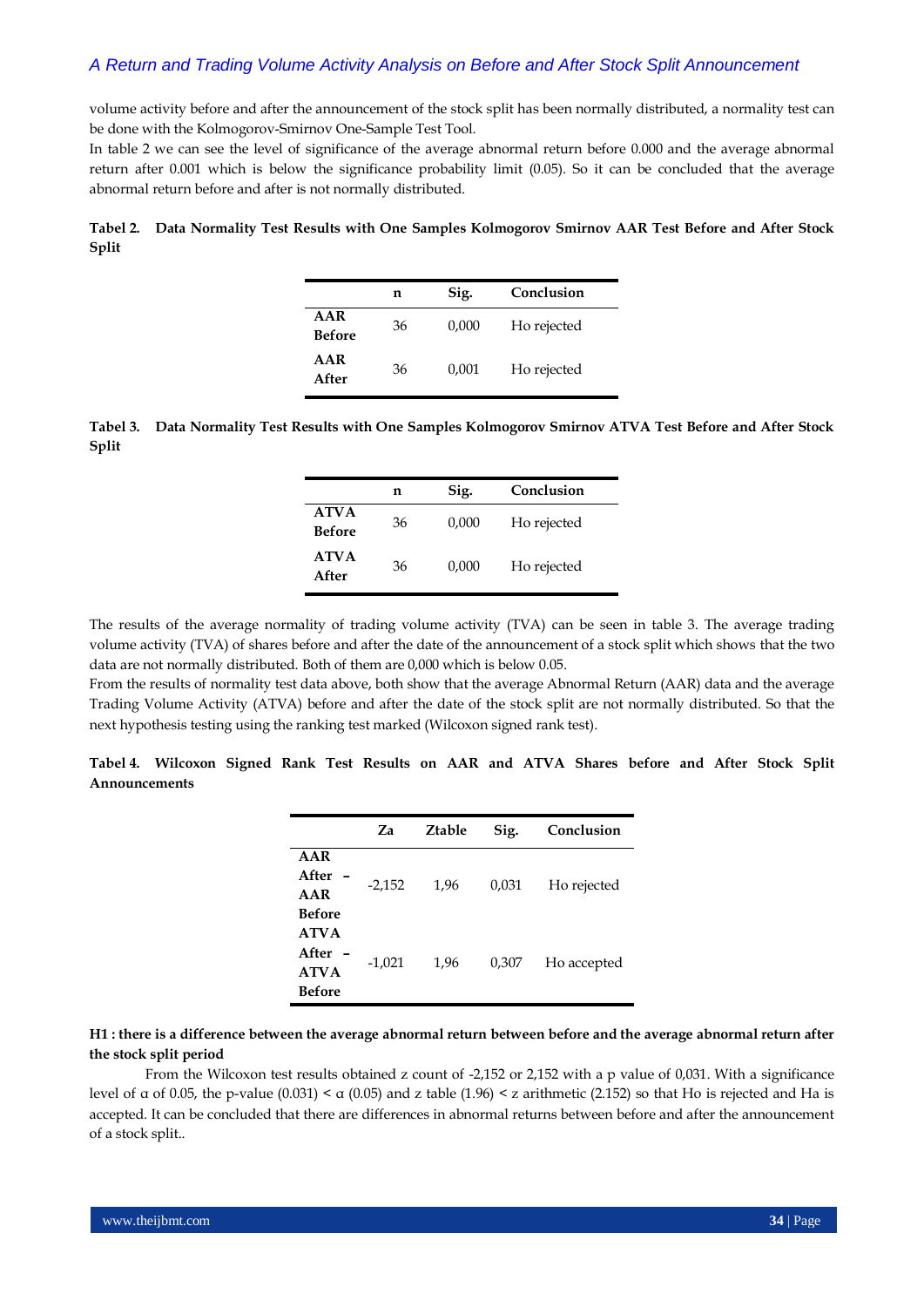# **H2 : there is a difference between the average trading volume activity between before and the average abnormal return after the stock split period**

Based on the Wilcoxon test results obtained z count of -1.021 or 1.021 with a p value of 0.307. With a significance level of  $\alpha$  of 0.05, the p-value (0.307) >  $\alpha$  (0.05) and with z tables (1.96) > z arithmetic (1.021) it can be concluded that Ho is accepted and Ha is rejected. This test states that there are differences in trading volume activity (TVA) between before and after the announcement of a stock split.

### **Discussion of Research Results**

From the research results obtained above, conclusions can be drawn from the descriptive analysis seen from the average of abnormal return and trading volume activity (TVA) continues to decrease and increase each observation period in terms of the amount before and after the announcement of the stock split. The highest increase in abnormal return (AAR) before the announcement of the stock split was at T-3 (0.024365) and the highest increase after the announcement of the stock split at T+6 (0.016368). While the average abnormal return (AAR) after the announcement of a stock split tends to be in a negative position, namely at T+2 (-0.004629), T+4 (-0.006219), T+5 (-0.007000) and T+7 (-0.002188).

The results of the analysis of the average abnormal return (AAR) in the period before and after the announcement of the stock split produces allegations that stock split information affects investors in making decisions to sell shares before the announcement of stock split.

Then the descriptive statistical results of the average trading volume activity (ATVA), an average fluctuation in trading volume activity (ATVA) of the entire issuer. It can be seen that the average trading volume activity (ATVA) where the lowest average trading volume activity (ATVA) is at T-7 (0,000705) and the highest average trading volume activity (ATVA) is at T+7 (0.002742). However, from T-6 to T+6 tends not to experience a significant increase.

The results of an analysis of the average trading volume activity (ATVA) indicate that investors choose not to trade after the announcement of a stock split. Viewed from the liquidity which tends to be stable at T-6 to T+6.

Wilcoxon testing on abnormal returns shows the results of p-value (0.031)  $\lt \alpha$  (0.05) so that Ho is rejected and Ha is accepted, or there is a significant difference in abnormal returns between before and after the announcement of a stock split. The difference in the average abnormal return  $\neg$  in the period before and after the stock split event is in line with the signaling theory which states that if a company conducts a stock split policy, the company's management is giving a positive signal about the state of a good company and wants to provide information to investors that the company is able to provide high returns in the future given that only companies that are in good performance and have prospects in the future are able to do a stock split with no small cost.

These results are in accordance with research conducted by previous researchers who stated that there were differences in abnormal returns in the period before and after the stock split event (Tak Yan, Rui and Wang, 2005; Zein, Indrawati and Hariyani, 2009; Aduda and Caroline, 2010; Hernoyo, 2013).

But the results of this study do not support research conducted by Alexander & Kadafi (2018), Lasmanah & Bagja, (2014), Rahayu & Murti (2017) which states that the stock split event makes no difference to the abnormal returns before and after the announcement.

In trading volume activity (TVA) the result is p-value  $(0.307)$  a  $(0.05)$  so that Ho is accepted and Ha is rejected, or there is no difference in trading volume activity (TVA) in the period before and after the stock split event. There is no significant difference in trading volume activity (TVA) before and after a stock split, one of which can be caused by potential investors receiving stock split announcement information as a negative signal or bad news. Other things can be caused by external factors such as the presence of issues that affect the state of the market or the country's economy. The lack of investor interest has resulted in less trading volume activity (TVA), so there is no increase in stock liquidity.

These results are consistent with the research conducted by Alexander & Kadafi (2018), Lasmanah & Bagja (2014) dan Zein et al. (2009) which states that a stock split does not affect trading volume activity or stock liquidity. In addition these results are contrary to the results of the study Copeland (1979) which shows there are differences in trading volume activity (TVA) between before and after the stock split event.

## **CONCLUSION**

Based on empirical evidence of the results of research and hypothesis testing conducted it can be concluded that there are differences in abnormal returns between before and after the announcement of a stock split, and there is no difference in trading volume activity between before and after the announcement of a stock split.

The results of this study indicate that (1) stock split becomes a positive signal from the company to investors because it is able to provide returns above expectations. However, more abnormal returns are obtained by investors who have invested their funds in the stock market which then immediately sell their shares before the announcement of a stock split; (2) stock split is not the sole consideration of investors in making investment decisions because the liquidity seen